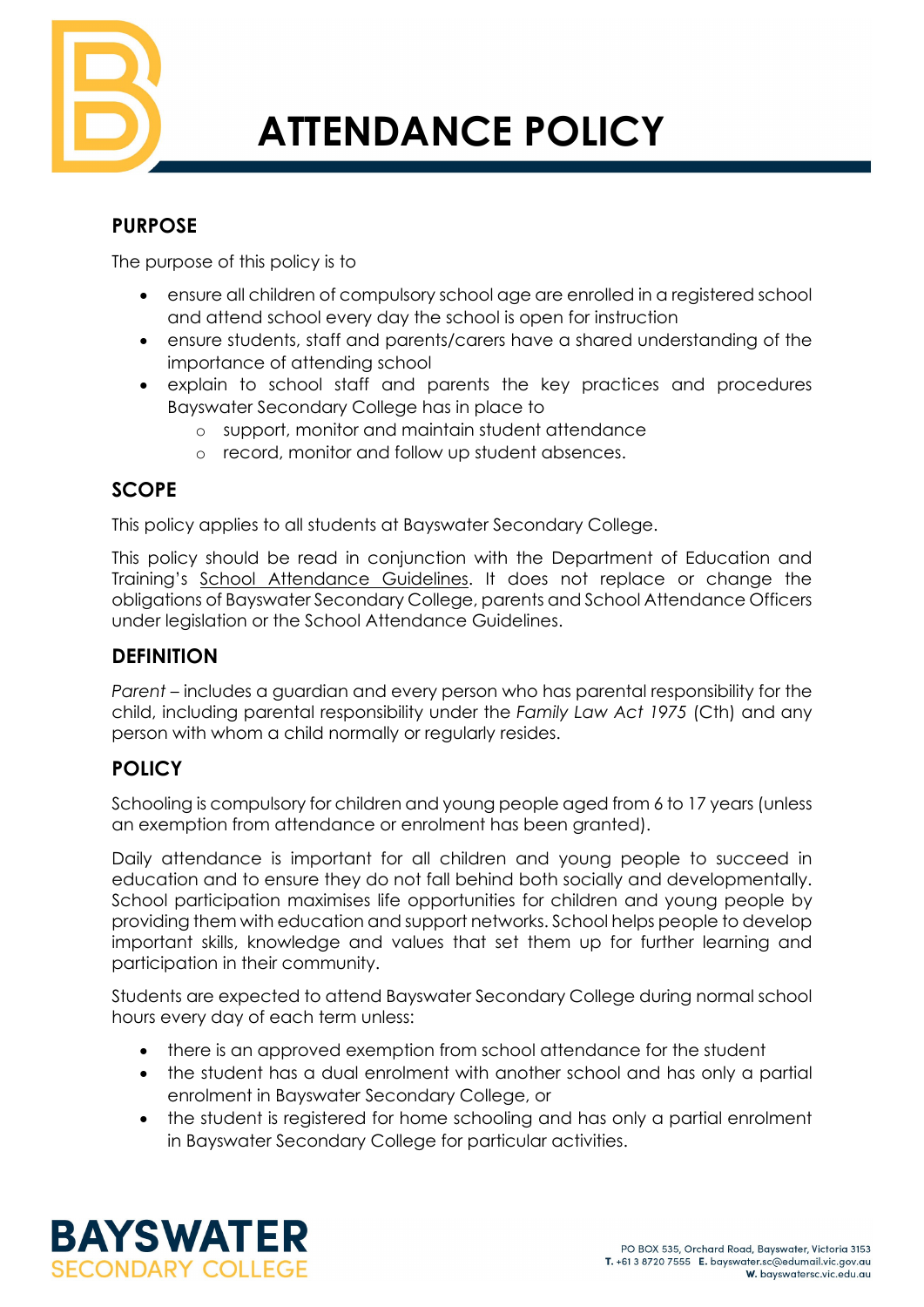Both schools and parents have an important role to play in supporting students to attend school every day.

Bayswater Secondary College believes all students should attend school all day, every day when the school is open for instruction and is committed to working with its school community to encourage and support full school attendance.

Our school will identify individual students or cohorts who are vulnerable and whose attendance is at risk and/or declining and will work with these students and their parents to improve their attendance through a range of interventions and supports.

Students are committed to attending school every day, arriving on time and are prepared to learn. Our students are encouraged approach a teacher and seek assistance if there are any issues that are affecting their attendance.

Bayswater Secondary College parents are committed to ensuring their child/children attend school on time every day when instruction is offered, to communicating openly with the school and providing valid explanations for any absence.

Parents will communicate with the relevant staff at Bayswater Secondary College about any issues affecting their child's attendance and work in partnership with the school to address any concerns.

Parents will provide a reasonable explanation for their child's absence from school and endeavour to schedule family holidays, appointments and other activities outside of school hours.

#### **Supporting and promoting attendance**

Bayswater Secondary College's *Student Wellbeing and Engagement Policy* supports student attendance.

Our school also promotes student attendance by running a range of programs, including Breakfast Club, as well as competitions and challenges, including our Year Level Pizza Lunch Attendance Challenge; and by promoting the importance of attendance at Year Level, Sub School and Whole School assemblies.

#### **Recording attendance**

Bayswater Secondary College must record attendance in every class. This is necessary to:

- meet legislative requirements
- discharge Bayswater Secondary College's duty of care for all students
- meet Victorian Curriculum and Assessment Authority requirements for VCE students

Attendance will be recorded by the classroom teacher at the beginning of each lesson, including Home Group, using Compass.

If students are in attendance at a school approved activity, the teacher in charge of the activity will record them as being present.

#### **Recording absences**

For absences where there is no exemption in place, a parent must provide an explanation on each occasion to the school.

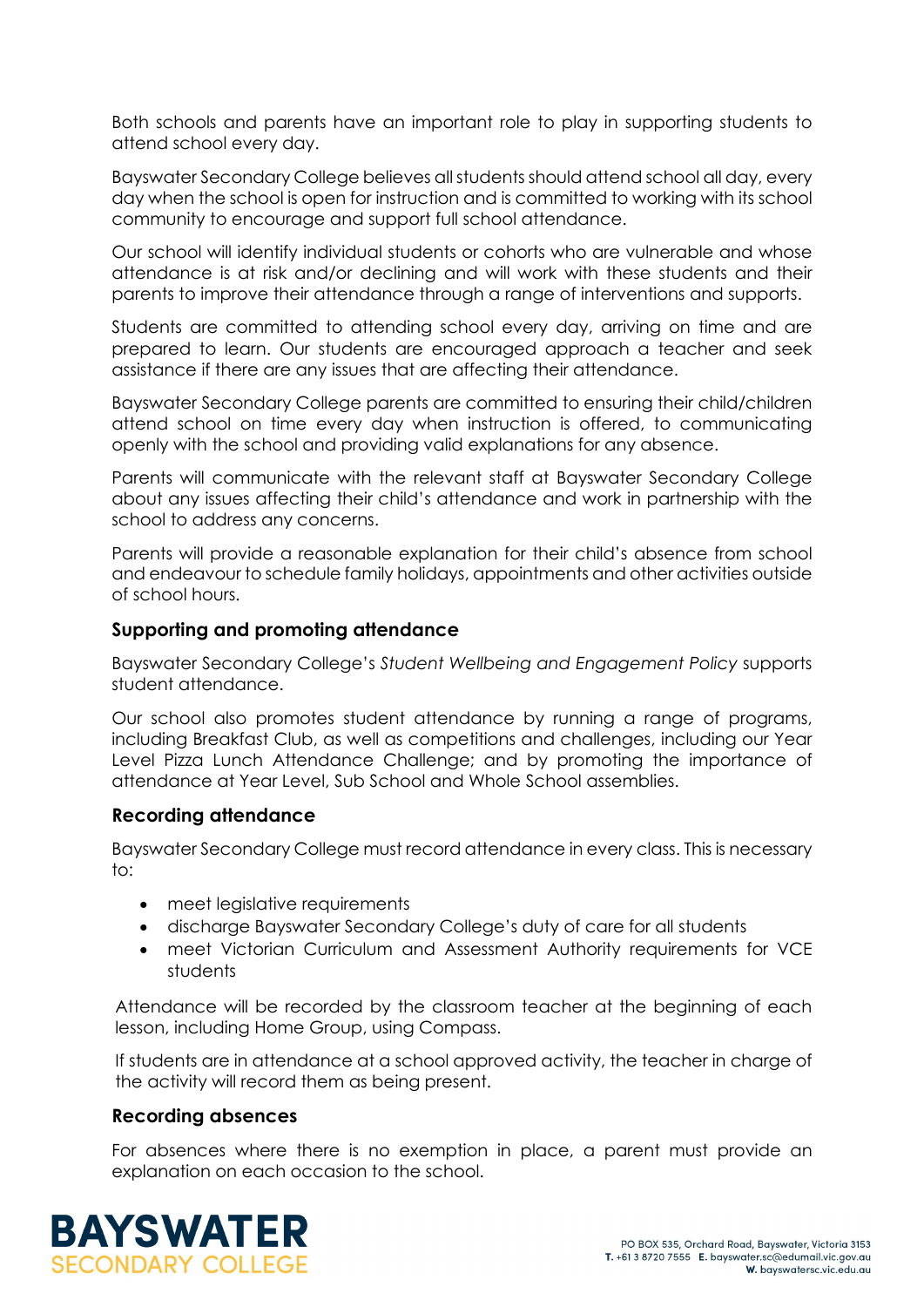Parents should notify Bayswater Secondary College of absences by:

- Recording the absence, including the reason and any other relevant information, directly on Compass
- Calling the front office on 8720 7555 to report the absence, reason for the absence and any other relevant information

If a student is absent on a particular day and the school has not been previously notified by a parent, or the absence is otherwise unexplained, Bayswater Secondary College will notify parents by SMS. Bayswater Secondary College will attempt to contact parents as soon as practicable on the same day of the unexplained absence, allowing time for the parent to respond.

If contact cannot be made with the parent (due to incorrect contact details), the school will attempt to make contact with any emergency contact/s nominated on the student's file held by the school, where possible, on the day of the unexplained absence.

If contact cannot be made with the parent or emergency contact/s, the College may contact the local police to request a welfare check to ascertain the wellbeing and safety of the student.

Bayswater Secondary College will keep a record of the reason given for each absence. The Principal will determine if the explanation provided is a **reasonable excuse** for the purposes of the parent meeting their responsibilities under the *Education Training Reform Act 2006* and the School Attendance Guidelines.

If Bayswater Secondary College considers that the parent has provided a **reasonable excuse** for their child's absence the absence will be marked as '**excused absence**'.

If the school determines that no reasonable excuse has been provided, the absence will be marked as '**unexcused absence**'.

The Principal has the discretion to accept a reason given by a parent for a student's absence. The Principal will generally excuse:

- medical and dental appointments, where out of hours appointments are not possible or appropriate
- bereavement or attendance at the funeral of a relative or friend of the student, including a student required to attend Sorry Business
- school refusal, if a plan is in place with the parent to address causes and support the student's return to school
- cultural observance if the parent/carer notifies the school in advance
- family holidays where the parent notifies the school in advance

If no explanation is provided by the parent within 10 school days of an absence, it will be recorded as an 'unexplained absence' and recorded on the student's file.

Parents will be notified if an absence has not been excused.

## **Managing non-attendance and supporting student engagement**

Where absences are of concern due to their nature or frequency, or where a student has been absent for more than five days, Bayswater Secondary College will work

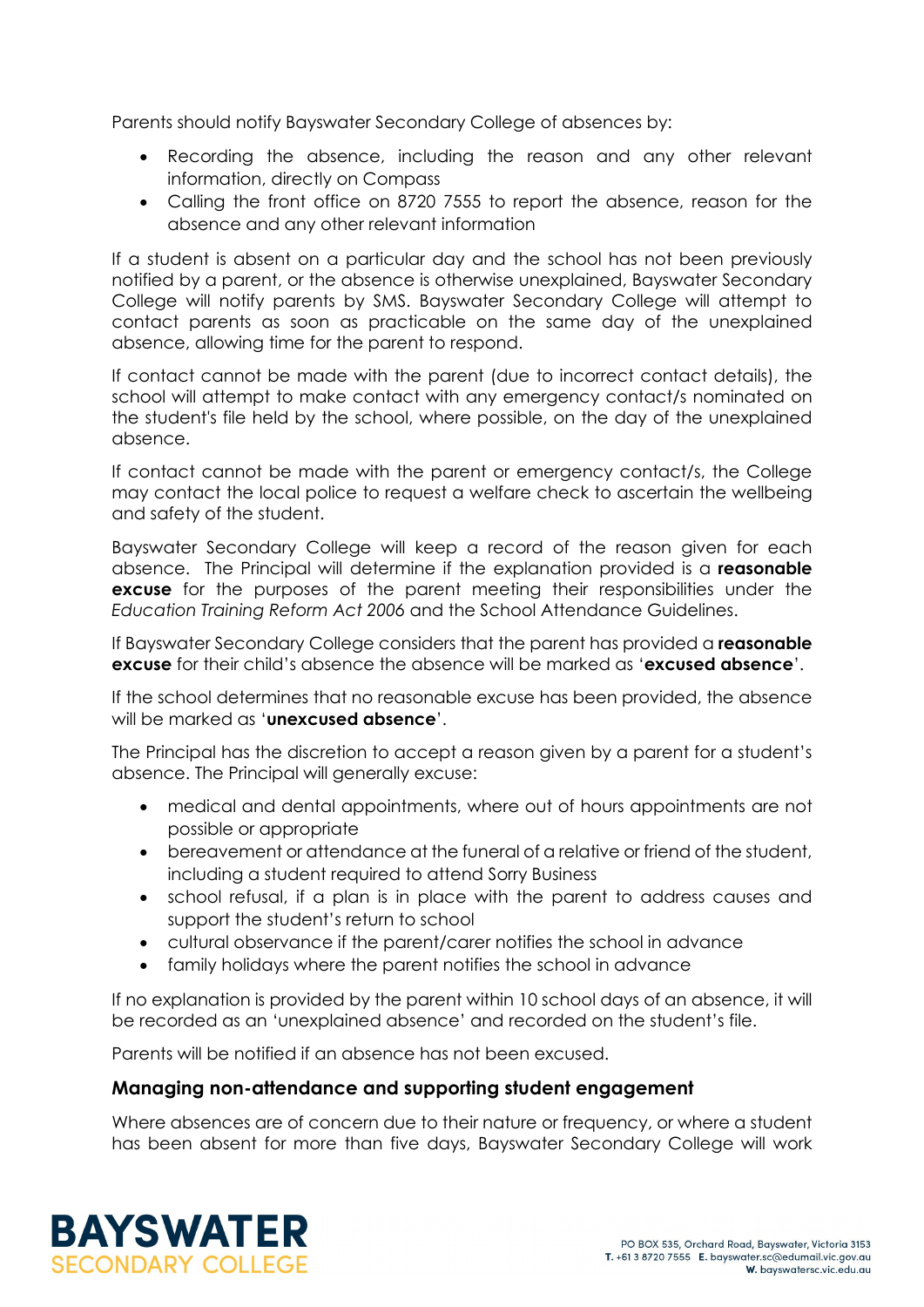collaboratively with parents, the student, and other professionals, where appropriate, to develop strategies to improve attendance, including:

- establishing an Attendance Student Support Group
- implementing a Return to School Plan
- implementing an Individual Education Plan
- implementing a Student Absence Learning Plan for students who will be absent for an extended period
- arranging for assistance from relevant Sub School or Wellbeing staff.

We understand from time to time that some students will need additional supports and assistance, and in collaboration with the student and their family, will endeavour to provide this support when it is required,

## **Referral to School Attendance Officer**

If Bayswater Secondary College decides that it has exhausted strategies for addressing a student's unsatisfactory attendance, we may, in accordance with the School Attendance Guidelines refer the non-attendance to a School Attendance Officer in the North Eastern Victoria Regional Office for further action.

If, from multiple attempts to contact with a parent, it becomes apparent that a student will not be returning to the school, the Principal may make a referral to a School Attendance Officer if:

- the student has been absent from school on at least five full days in the previous 12 months where:
	- o the parent has not provided a reasonable excuse for these absences; and
	- o measures to improve the student's attendance have been undertaken and have been unsuccessful
- the student's whereabouts are unknown and:
	- o the student has been absent for 10 consecutive school days; or
	- o no alternative education destination can be found for the student.

## **COMMUNICATION**

This policy will be communicated to our school community in the following ways:

- Available publicly on our school's website
- Included in staff induction processes
- Included in staff handbook/manual
- Discussed at annual staff briefings/meetings
- Included in transition and enrolment packs
- Discussed at parent information nights/sessions
- Hard copy available from school administration upon request
- Stored in the Policies section of Compass

## **MORE INFORMATION AND RESOURCES**

- The Department's Policy and Advisory Library (PAL): [Attendance](https://www2.education.vic.gov.au/pal/attendance/policy)
- Appendix A College Staged Response to Non-Attendance
- Appendix B The Importance of Attendance at Secondary School